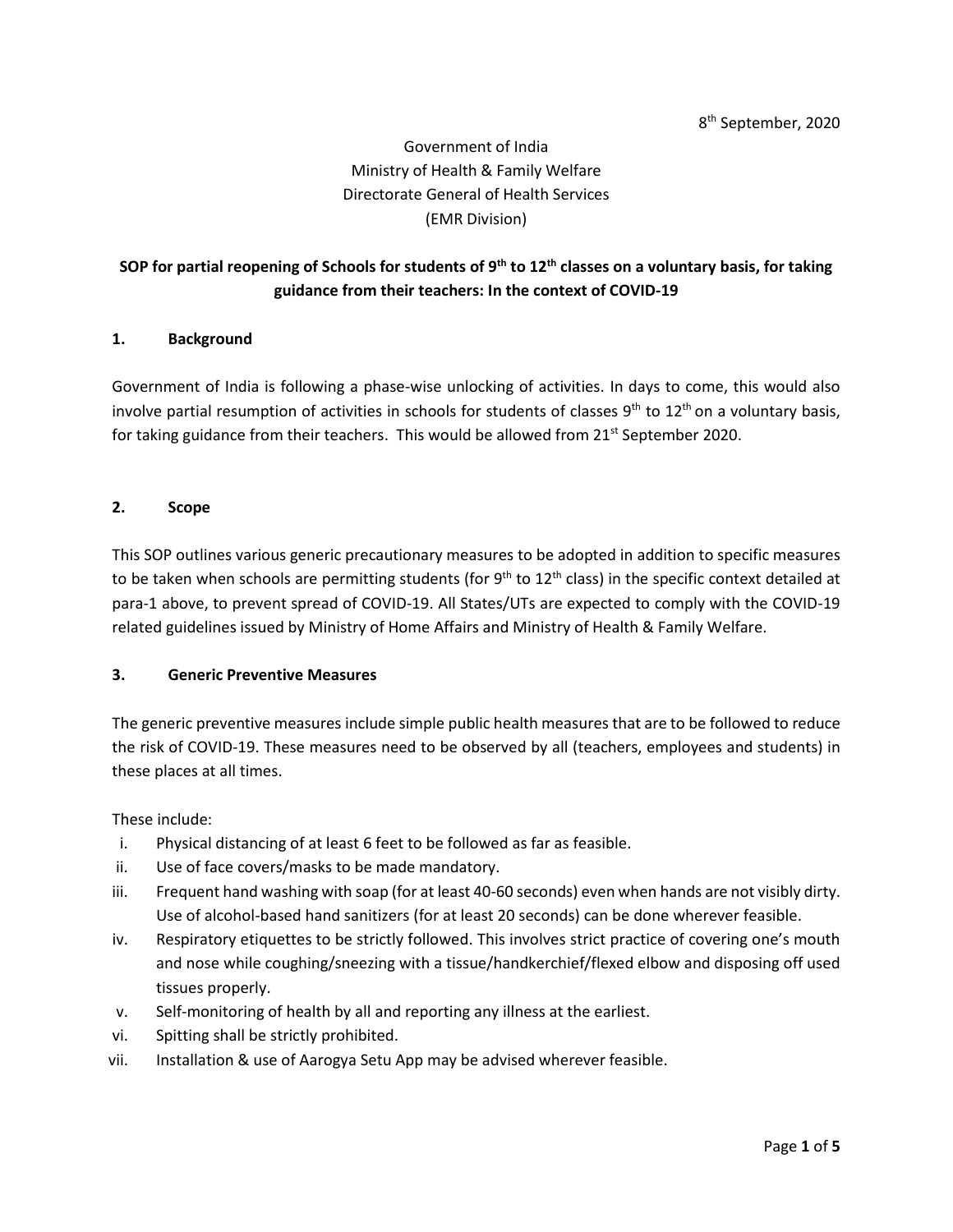# **4. All schools (with classes IX to XII) shall specifically ensure the following arrangements**

- i. Online/distance learning shall continue to be permitted and shall be encouraged.
- ii. Students of class  $9^{th}$  to  $12^{th}$  shall be permitted to visit their school on voluntary basis for taking guidance from their teachers. This will be subject to written consent of their parents/guardians. Such visits and teacher – student interaction must be organized in a staggered manner.

#### **4.1 Before opening up of the school**

#### a) Planning of reopening of school

- i. School outside the containment zones only shall be allowed to open. Further, students, teachers and employees living in containment zones will not be allowed to attend the school. Students, teachers and employees shall also be advised not to visit areas falling within containment zones.
- ii. Prior to resumption of activities, all work areas intended for teaching/demonstrations etc., including laboratories, other common utility areas shall be sanitized with 1% sodium hypochlorite solution, with particular attention to frequently touched surfaces.
- iii. Schools that were used as quarantine centres will be properly sanitized and deep cleaned before partial functioning is resumed. Guidelines issued by Ministry of Health & Family Welfare for disinfection of common public places including offices may be referred to in this regard)

[\(https://www.mohfw.gov.in/pdf/Guidelinesondisinfectionofcommonpublicplacesincludingo](https://www.mohfw.gov.in/pdf/Guidelinesondisinfectionofcommonpublicplacesincludingoffices.pdf) [ffices.pdf\)](https://www.mohfw.gov.in/pdf/Guidelinesondisinfectionofcommonpublicplacesincludingoffices.pdf)

- iv. The concerned teaching and non-teaching employees (up to 50 % of the strength) may be called to schools for online teaching/tele-counselling and related work.
- v. Students from class  $9^{th}$  to  $12^{th}$  will have the option of attending the classes remotely/virtually or physically only on a voluntary basis for guidance from their teachers subject to written permission of parent / guardian.
- vi. Instead of biometric attendance alternate arrangements for contactless attendance shall be made by the school administration.
- vii. At all times, the teachers and students shall maintain a physical distancing of 6 feet apart, wherever feasible. Scheduling of activities and seating plan shall be made accordingly.
- viii. Ensure hand washing facilities along with provision of soap.
- ix. For ensuring queue management, inside and outside the premises, specific markings on the floor with a gap of 6 feet may be made. Similarly, physical distancing shall also be maintained in staff rooms, office areas (including reception area), and other places (mess, libraries, cafeterias, etc.)
- x. Weather permitting, outdoor spaces may be utilized for conducting teacher student interactions, keeping in view the safety and security of students and physical distancing protocols.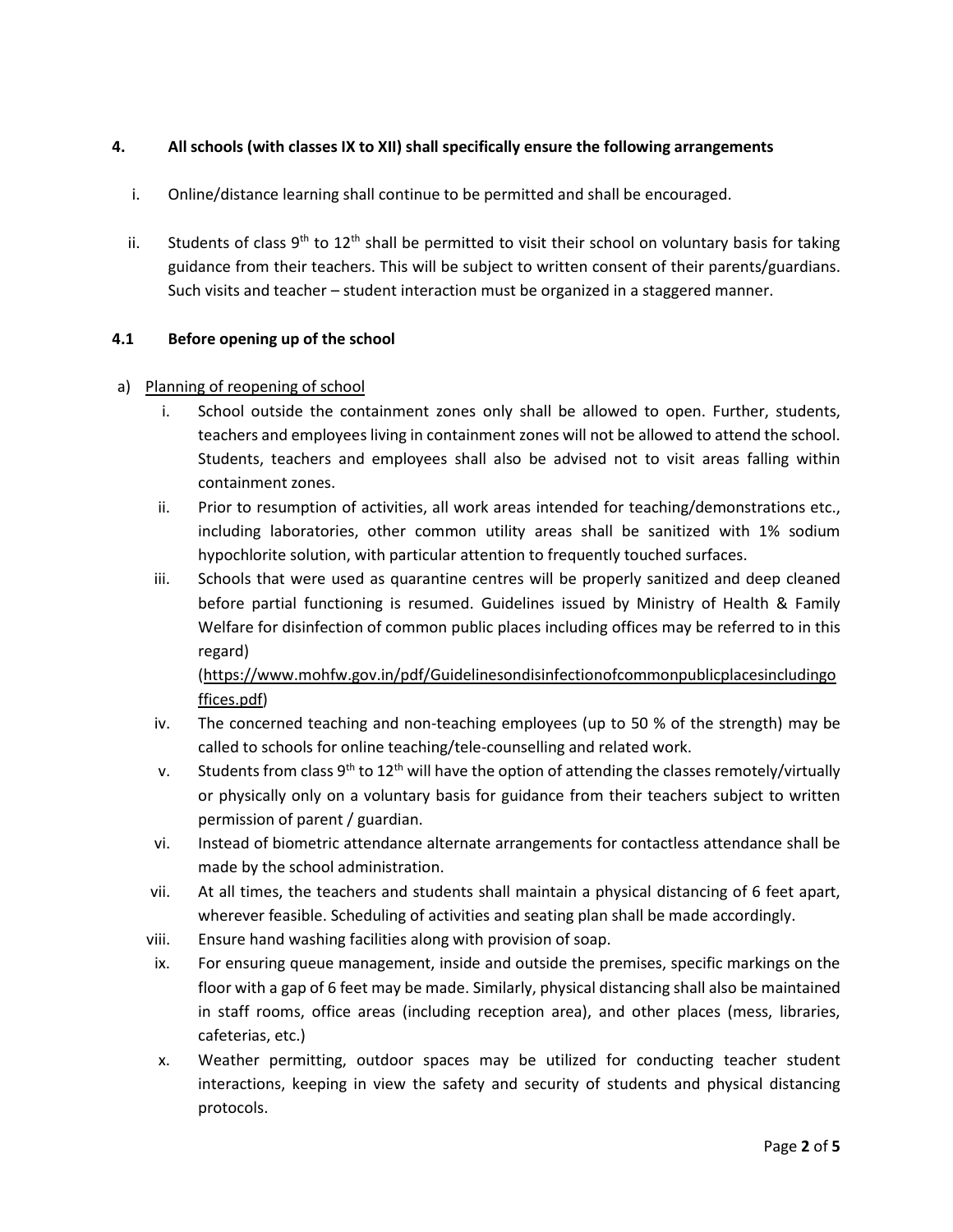- xi. Assemblies, sports and events that can lead to overcrowding are strictly prohibited.
- xii. The schoolshould display State helpline numbers and also numbers of local health authorities etc. to teachers /students / employees to contact in case of any emergency.
- xiii. For air-conditioning/ventilation, the guidelines of CPWD shall be followed which emphasizes that the temperature setting of all air conditioning devices should be in the range of  $24-30^\circ$ C, relative humidity should be in the range of 40-70%, intake of fresh air should be as much as possible and cross ventilation should be adequate.
- xiv. Lockers of students will remain in use, as long as physical distancing and regular disinfection is maintained.
- xv. Gymnasiums shall follow MoHFW guidelines (available at: [https://www.mohfw.gov.in/pdf/Guidelinesonyogainstitutesandgymnasiums03082020.pdf\)](https://www.mohfw.gov.in/pdf/Guidelinesonyogainstitutesandgymnasiums03082020.pdf).
- xvi. Swimming Pool (wherever applicable) shall remain closed.

## **b) Planning and scheduling of activities**

All employees who are at higher risk i.e. older employees, pregnant employees and employees who have underlying medical conditions to take extra precautions. They should preferably not be exposed to any front-line work requiring direct contact with the students.

iGOT online modules training course on 'basic awareness on COVID' (https://diksha.gov.in/igot/explore-course/course/do\_313010389971255296164) may be undertaken by all employee and students during online interactions or guidance sessions on the first day.

## **c) Availability and management of supplies**

- i. Appropriate back-up stock of personal protection itemslike face covers/masks, visors, hand sanitizers etc. shall be made available by management to the teachers and employee.
- ii. Provide an adequate supply of thermal guns, alcohol wipes or 1% sodium hypochlorite solutions and disposable paper towels, soap, IEC materials on COVID.
- iii. Pulse oximeter to check oxygen saturation levels of any symptomatic person must be arranged.
- iv. Ensure availability of sufficient covered dustbins and trash cans
- v. Provision for proper disposal of used personal protective items and general waste in accordance with CPCB guidelines (available at: [https://cpcb.nic.in/uploads/Projects/Bio-Medical-Waste/BMW-](https://cpcb.nic.in/uploads/Projects/Bio-Medical-Waste/BMW-GUIDELINES-COVID_1.pdf)[GUIDELINES-COVID\\_1.pdf\)](https://cpcb.nic.in/uploads/Projects/Bio-Medical-Waste/BMW-GUIDELINES-COVID_1.pdf)
- vi. Housekeeping employee to be informed & trained about norms for waste management & disposal

#### **4.2 After opening of the schools**

#### **a) At the entry point**

i. Entrance to have mandatory hand hygiene (sanitizer dispenser) and thermal screening provisions. Multiple gates/separate gates, if feasible, should be used for entry and exit.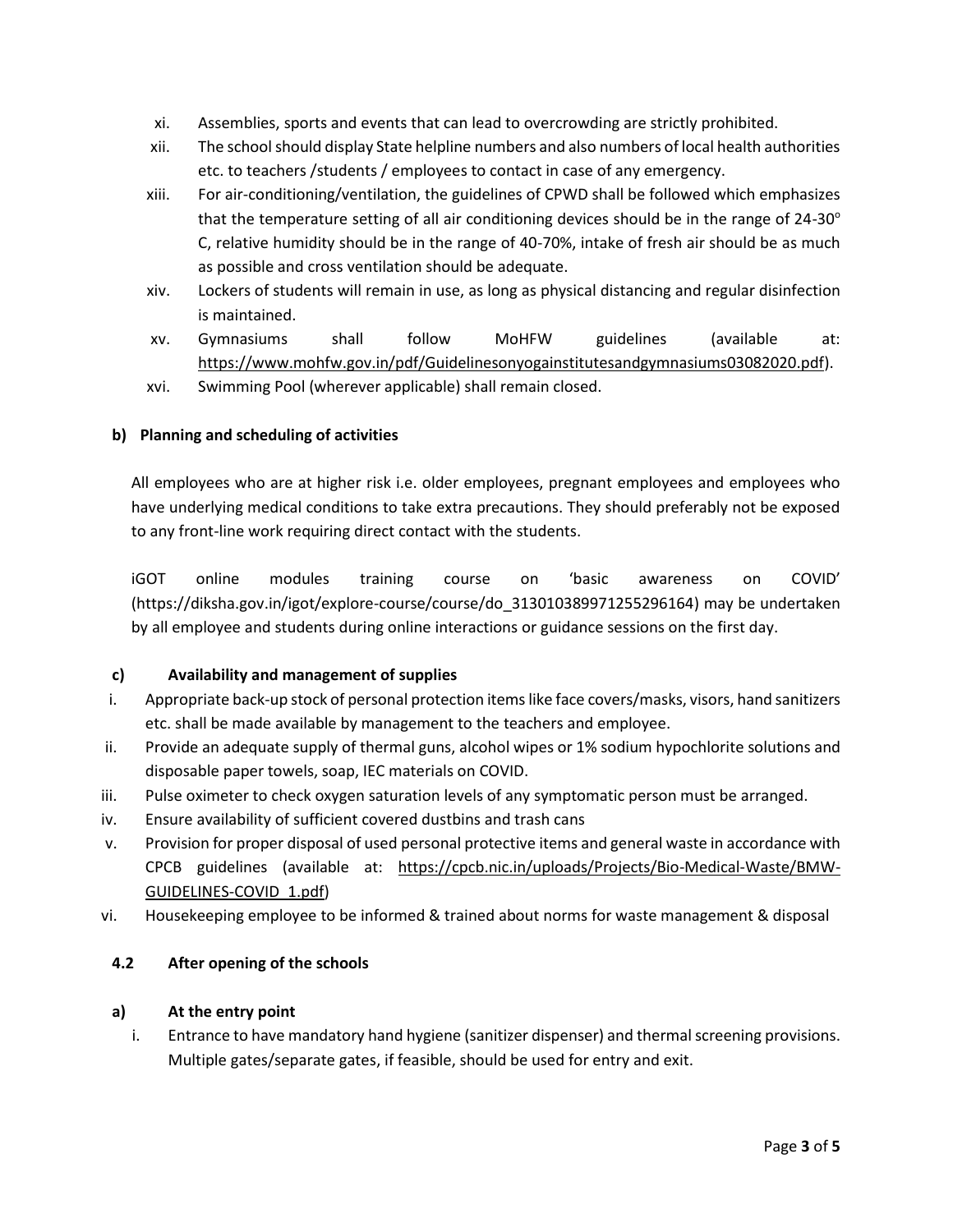- ii. Only asymptomatic persons (teachers, employees and students) to be allowed in the premises. If a teacher/employee/student is found to be symptomatic, he/she should be referred to nearest health center.
- iii. Posters/standees on preventive measures about COVID-19 to be displayed prominently.
- iv. Proper crowd management in the parking lots, in corridors and in elevators duly following physical distancing norms shall be organized.
- v. Entry of visitors should be strictly regulated/restricted.

## **b) Conduct of guidance activities in the rooms or open spaces within the school campus**

- i. Seating arrangement to ensure a distance of 6 feet between chairs, desks etc.
- ii. Staggering of guidance activities to be done, with separate timing slots, to allow for adequate physical distancing and disinfection of classroom premises
- iii. The teaching faculty will ensure that they themselves and students wear masks throughout the conduct of the teaching/guidance activities.
- iv. Sharing of items like notebook, pens/pencil, eraser, water bottle etc. amongst students should not be allowed.

## **c) Conduct of skill based training in workshops/laboratories**

- i. For practical activities in laboratories maximum capacity per session based on redesigned spaces, may be planned and scheduled accordingly.
- ii. Ensure that the equipments have been disinfected, particularly the frequently touched surfaces before and after each use.
- iii. Ensure a floor area of  $4m^2$  per person is available for working on equipment/work station.
- iv. Ensure that members sanitize their hands before and after using training equipment. For such purpose hand sanitizer should be provided at workstations/simulation labs etc.

#### **d) Activities in common areas – library, mess/canteen, common rooms, gymnasium etc.**

- i. Physical distancing of 6 feet needs to be maintained
- ii. Persons using the common areas need to use mask/face cover all the time
- iii. Cafeteria/mess facility, if any within the premises, shall remain closed.

#### **e) Transportation to and from the institution**

If transportation facility is being managed by the school, proper physical distancing, sanitization of buses/other transport vehicles (with 1% sodium hypochlorite) shall be ensured.

#### **5. Hygiene and Sanitation**

- i. Daily cleaning of the floors shall be taken up.
- ii. Provision of soap in toilets and hand sanitizers in other common areas in sufficient quantity must be ensured.
- iii. Cleaning and regular disinfection (using 1% sodium hypochlorite) of frequently touched surfaces (door knobs, elevator buttons, hand rails, chairs, benches, washroom fixtures, etc.) to be made